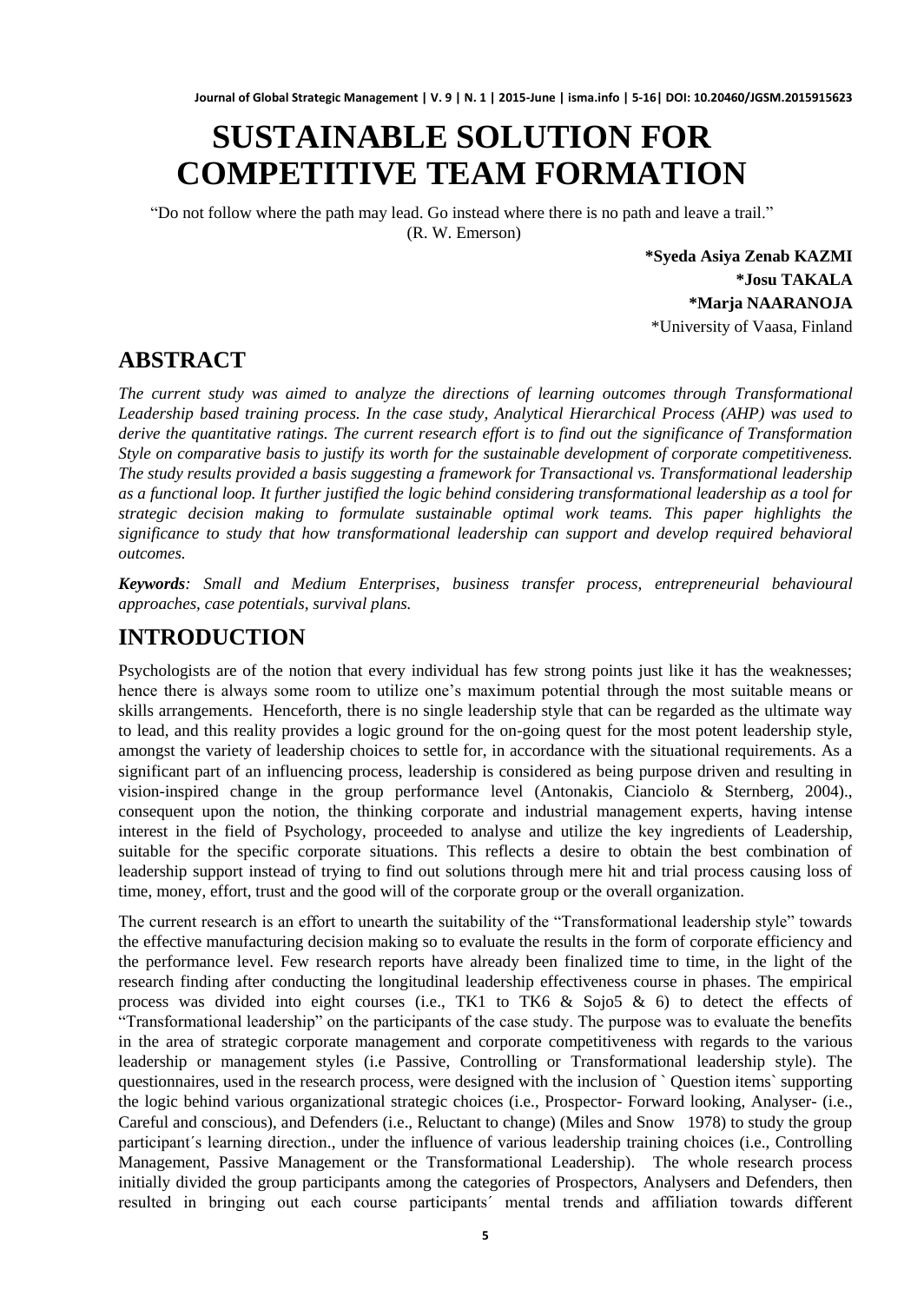organizational management choices (i.e., Controlling, Passive or Transformational leadership style) and finally justifying the level of acceptance and prominence of one management style over the other for the overall corporate effectiveness.

The feedback of the participants helped in dividing the group members in to three groups: Prospectors (i.e., Forward looking), Analysers (i.e., Careful and conscious), and Defenders (i.e., Reluctant to change) predominantly, revealing a considerable space presence for an emerging group called "Reactor" (i.e, slow starters but later reflecting the prospector´s like forward looking approach.). The prospectors were mainly the re-presenters of "Transformational leadership Style" as they showed greater quest towards taking innovative steps and are future oriented. Overall the case study revealed the following trends:

- **Large portion of the research sample responded well and even displayed "Transformational Leadership"** related management trends through their behaviour. The results reflected that 80% of the total sample size represents the Transformational Leadership Management Style
- The elements in the Training courses, reflecting "Transformational leadership" theme left the most significant impact on the behaviours of participants, in connection with the research expectation,
- Most importantly, "Transformational leadership" has proved to have the strongest pull for the course participants as compared with the other leadership styles.

### **THEORETICAL BACKGROUND**

Every leader has some uniqueness in his/her character that further boosts that individual to stand out from the rest of the lot and empower him/her to be able to lead others in the group. Hence, everyone is familiar with the names of individuals assumed the leadership roles and in different walks of life and imprinted their names in the books of history. The process goes on with the names and the success stories of the individuals appearing in the news etc. every now and then. To proceed any further, one should have sufficient knowledge, relating to the theoretical frameworks that constitute the variety in the leadership styles, so to choose from the most appropriate one for the situation in hand, to arrive at the best problem solution by getting the most suited results. The researchers have put in lots of effort to understand the nature of leadership. This effort has resulted in developing various schools of thought, which will be briefly touched to describe the prominent leadership styles in the following paragraphs.

Trait theory of Leadership propagates the best combination of the traits that great leader must have. According to this school of thought, leadership is a mere combination or the set of traits that a person is having by default. This refers to the fact that "leadership" is something innate (Stogdill 1974). The biggest criticism on this school of thought is that either one can born as a leader or cannot be one. In other words, a person not having the inborn qualities or traits of leadership can by no means learn to become one. However, the modern day researches and studies have completely shredded such misconception. Anyhow, the greatest advantage of "Trait Theory" is that it helps in understanding the basic qualities of leaders i.e., assertiveness, abilities to make unique and innovative decisions, dependability, charisma, likability etc. The theorists belonging to Behavioral school of thought focus on leader's behavioral aspect. This framework is associated with the leader's tendency for decision making and leading their teams independently. Kurt Lewin (1930s) is one of the main propagators of this school of thought and introduced three fold leadership styles on the basis of leader's decision making capabilities (i.e., Autocratic leaders, Democratic leaders, and Laissez – faire leaders). An additional strong point of behavioral theory of leadership is that it provides strong foundation to analyze and suggest appropriate ways to lead during various organizational situations. A famous Blake-Mouton Managerial Grid (Blake, R. R. and Mouton, J. S. 1964, 1978) focusing on the concern of group members with reference to organizational growth and production. The significance of this model is the introduction of five types of leadership styles i.e., Team leader, impoverished, country club, perish, or middle of the road. Consequently, it is understandable to judge that there is no single leadership style that can be considered as the best and each one is effective for any specific time or situation. Henceforth, it is a test of leader´s skill to be effective by displaying an appropriate leadership style corresponding with the specific situation. According to Fiedler, E. (1964) Contingency theory explains that how any situation helps in the development and growth of a leader. Contingency theory of leadership is actually an offshoot of "Behavioral Leadership Theory". There are four ideal directions for contingency theory of leadership which confirms that, There is no single way to lead or manage, an overall organizational design and its subsystems must fit the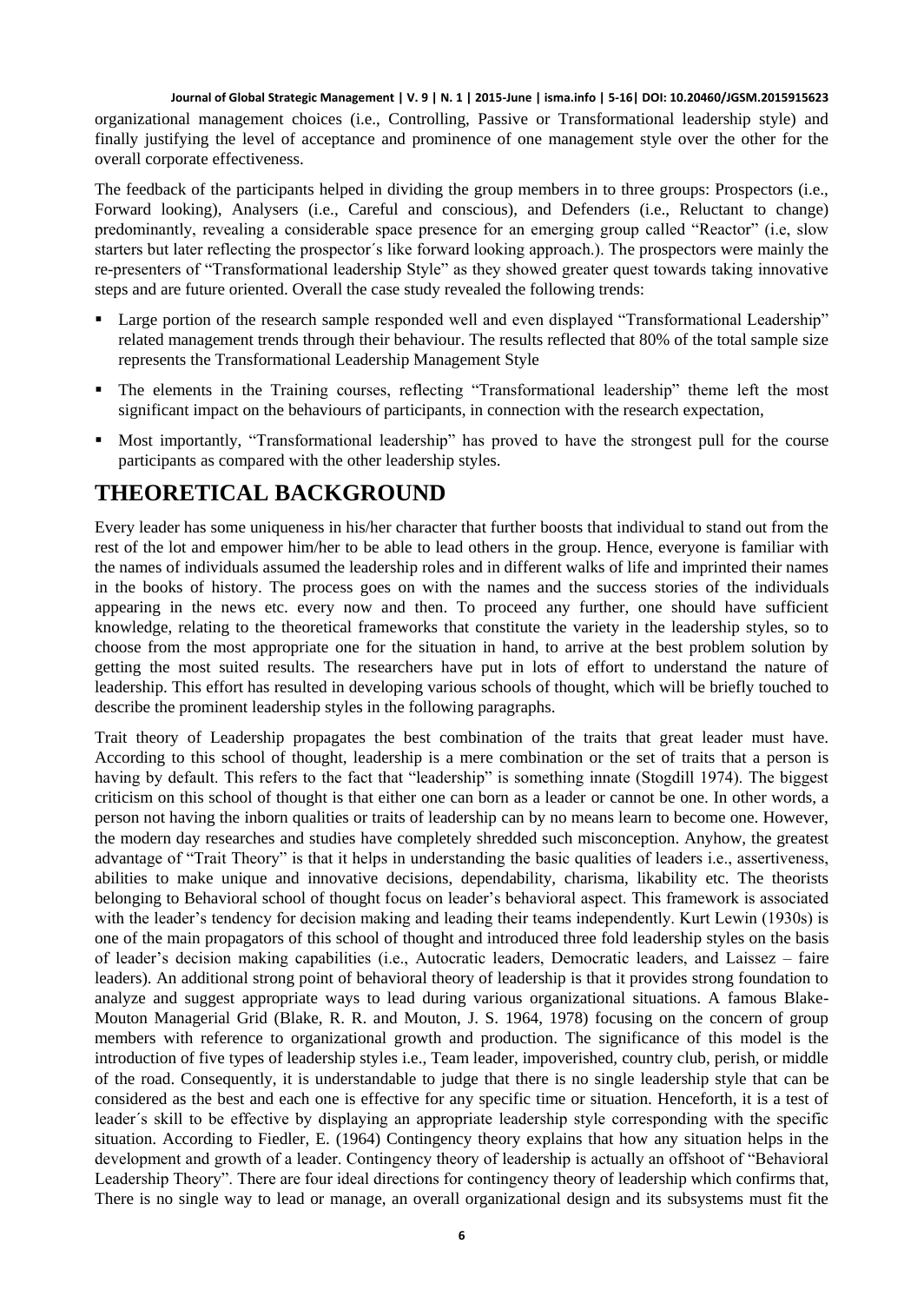best with its environment, the effectiveness of the organization is not only that it is the best fit with its environment but also with its sub-systems, and finally that the organizational needs are best met when they are properly designed and the organizational management style is compatibly suited with the organizational need based tasks as well as with the nature of the work group.

Fiedler's Contingency theory propagates that the group's performance is dependent upon the leadership's psychological orientation in addition to the three contextual variables i.e., Group Atmosphere, Task Structure and Leader's Power Position.



### **Fig. 1: A hypothetical scenario as basis to use "Fielders Contingency theories" in a case study (Kazmi, & Takala, 2012).**

The figure 1 above explains that an action starts with a purpose. Here it is assumed that the purpose is to achieve "Enhanced level of manufacturing targets-(i.e., Group's performance level"). Then the next step will be to the "Leader's Psychological orientation based on the factors like (1) Task Structure", (2) Group's Atmosphere  $\&$  (3) his power position as a leader. As a result this step helps the leader to craft accordingly to active initial "purpose". A known example of contingency-based leadership framework is Hersey Blanchard (1977) Situational Leadership Theory, which reflects the significance of the maturity level of the leader's team members. Another approach in the contingency frame work is "Normative Decision Theory" by Vroom and Yetton Decision Participation Theory. The theory actually propagates the success of the result on the basis of number of ingredients i.e., aspects of the situation, significance of decision's quality and its acceptance, relevant information by the leader to his/ her followers and the acceptance by the followers etc. Power and influence theories of leadership propagate the form of guidance by the leader to his/ her followers through which the followers are prone to change their behavior towards a specific direction to achieve the organizational or the appropriate goals. "French and Raven's Five Forms of Power" is one of the main achievements of this school of thought. The 5 forms of power are divided into two categories: 1. Positional power i.e., Reward, Legitimate and Coercive and 2) Personal Power i.e., Expert & Referent. After going through the nature of Leadership and the theoretical basis, it is quite easy to justify that there is not a single Leadership style suitable to support successful organizational management. All the above mentioned theories provided the basis of numerous leadership styles that can be broadly categorized in the two management styles which are 1) Controlling management"( i.e., Depending upon the use of power and authority to get the organizational work done) and 2) Passive Management( i.e., Depending upon the maintenance of status quo and resistant to the changes in the environment by following the fixed agenda. Henceforth, there comes the authors´ logic to compare and evaluate the impact of Transformational leadership in comparison to the controlling management and passive management on the behaviors of the course participants. Resultantly, the above analysis explains the basis to create classifications for leadership options within organizational management scenarios: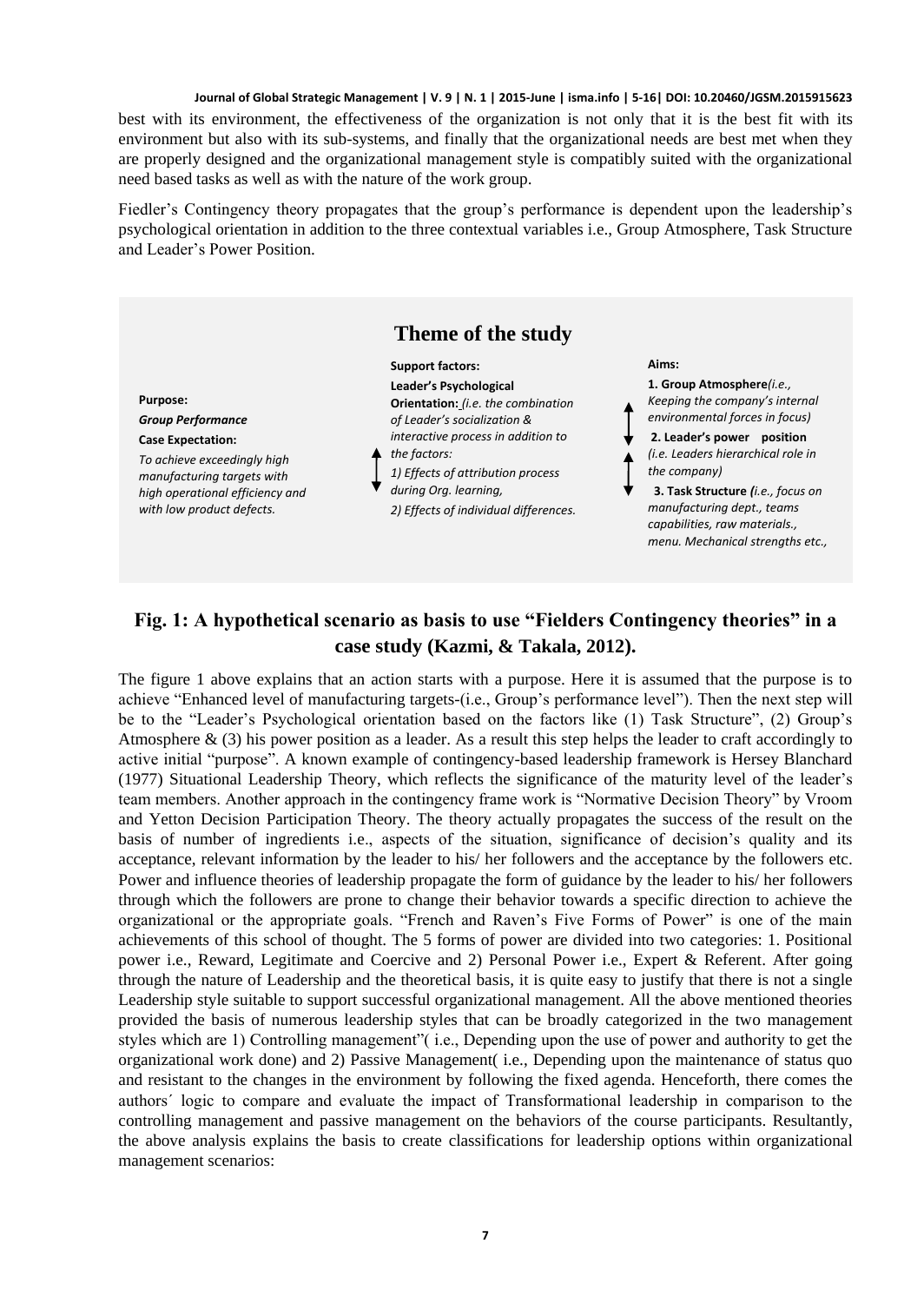

**(Fig. 2: Basis of considering "Transactional Leadership" as the representative of other leadership styles and a tool of comparison against "Transformational Leadership Style (Kazmi, & Takala, 2012)**

The figure 2 above explains the basis on which authors of the paper assumed the "Transactional leadership" as a broader category to represent various leadership styles being used in management studies and practices and represent either Controlling or Passive style of Management". In addition the above classification through the figure: 2 supports the basis for categorization between the "Transactional leadership" (i.e., Representing "Controlling or Passive style of Management) and "Transformational leadership" style to evaluate the two for comparison to judge the impact on the direction of effectiveness on the course participants´ behaviors "Controlling or Passive style of Management" "Controlling or Passive style of Management". Burns (1978) was the first researcher to investigate and highlight the difference between the two prominent leadership directions i.e., ''transformational leadership style and transactional leadership style". As previously mentioned, Transactional leadership is considered as a mere exchange relationship process generated between the leaders and the followers of the groups due to being paid off through wages or any similar compensation for their effort in accordance with their leader's directions. In other words, the "Transactional leadership style" promotes the contingent reward and management-by-exception. However, contrary to the above, transformational leaders motivate followers to achieve performance beyond expectations by transforming followers' attitudes, beliefs, and values as opposed to simply gaining compliance (Bass,1985, Kazmi & Takala, 2011, 2012, Kazmi & Kinnunen, 2012, Kazmi, Naaranoja & Takala, 2013, Kazmi, & Naaranoja, 2013, Kazmi, & Naaranoja, 2015).

The extent of the interdependencies as well as the assimilations which are the requirements for the working setups as well as the global struggle for survival of the fittest require leadership that exceeds the more basic transactional styles, which involve merely the contingent reinforcement and management-by-exception, to suite the styles that are more intellectually stimulating, inspirational, and charismatic (Bass & Avolio, 1993, Kazmi, & Naaranoja, 2013, Kazmi, & Naaranoja, 2015). According to Keith Grint (1997) "deep leadership" for further defining the leadership concept associated with the leaders who lead others work without formal authority of position that further enhances the role of the leaders as an institutional and hierarchic motivator, where he works.. This very fact further confirms the notion that there exist both formal and non-formal leaders, and some with inborn leadership capabilities that can truly become the source of high performance which is truly a factor for the innovativeness as well as the corporate success of the overall business and organizations. Leadership and human resource management are resources for Organizational outcomes and Competitive advantage (Zhu,W, Chew, I.K.H., Spangler, W.D 2005, Kazmi & Kinnunen, 2012, Kazmi,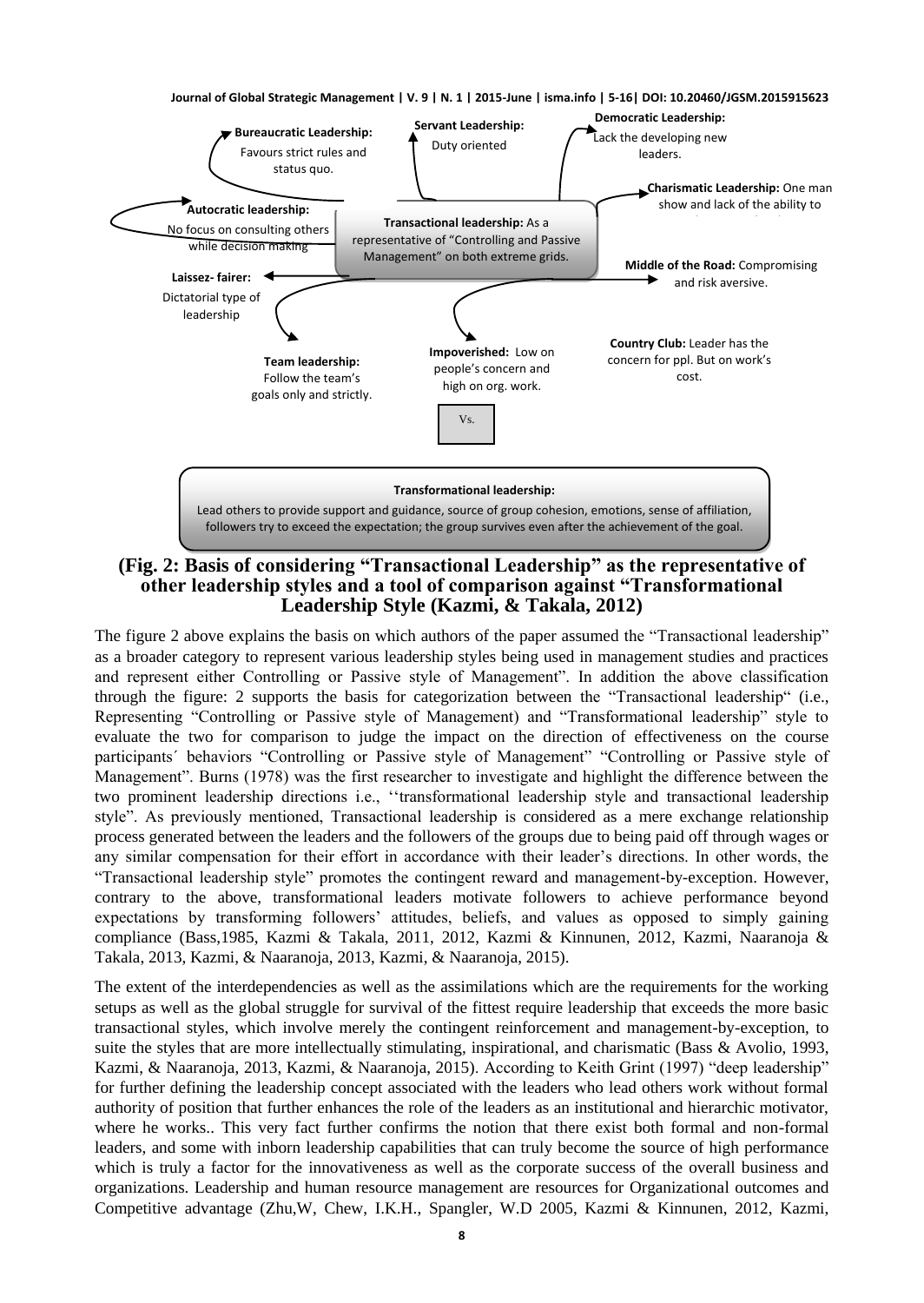Naaranoja & Takala, 2013, Kazmi, & Naaranoja, 2013 ) firms' executives have to align their strategies in order to manage crises (Eren, Zehir and Özşahin, 2004) and maintain harmony. The positive feelings towards the leaders, in turn transfer to the Organization (Whittington, J.L, Goodwin, V. L, Murray B. 2004).

A study has reported positive relationships between transformational leadership and its effects at the individual level and the corporate levels (Avolio, 1999, Kazmi & Kinnunen, 2012, Kazmi, Naaranoja & Takala, 2013, Kazmi, & Naaranoja, 2013 ). This fact further proves and supports the assessment that the transformational form of leadership has the ability to reveal the maximum levels of commitment, cohesion, motivation, trust as well as the performance in the new and more innovative organizational environments (Mengue,B., Auh.S., Shih.E 2007). Transformation leadership has a positive relationship with the high performance of Organizational work force and the resultant positive Organizational Competitiveness. (Birasnav, M., Rangnekar,S., Dalpati, A. 2010)

# **RESEARCH SETTING**

The current research is the result of a collaborative venture between the Finnish Defense Force and the University of Vaasa Finland. Major portion of the research sample was picked from the "Reserve force officers" which was representing the category of "Reserve officers, on duty and non-commissioned officers. The purpose here was to evaluate the direction of effects in addition to the gauge the impact of "Transformational leadership style in comparison with other prominent leadership styles. The research process included questionnaire with an additional support of open and informal interviews in the form of conversational sessions during and after the training courses.

The research sample has the diversification as it not only included the military staff but some representation from the civilian background as well to attain the maximum variety in the feedback related to the core topic i.e., Impact of transformational leadership and its effectiveness as being the driving force for the maximization of organizational effectiveness, sustainability and competitiveness. Henceforth the research results cannot be restricted, for having impact on military scenarios but for corporate settings as well.

# **METHODOLOGY**

### *Analytic Hierarchy Process (AHP)*

We have used Analytic Hierarchy Process (AHP) as the core decision making method in researching the suitability of "Transformational Leadership style" against the other prominent leadership styles through the current research, to investigate the direction of our hypothesis. The Analytic Hierarchy Process (AHP) is defined as a structured technique for the analysis and organization of multifaceted decisions. The said research tool takes the basis from the mathematics and psychological concepts. The actual originator of Analytic Hierarchy Process (AHP) is Thomas L. Saaty during 1970s by extensively refining the AHP research method on the support of pair wise questions (i.e., question statements) as comparison among all the factors to support decision making process. Following formulas were used to evaluate the impact of Leadership.

### *Leadership indexes outcomes are as follows*

1-max  $\{(1/3 - E/100), (1/3 - S/100), (1/3 - EE/100))\}$ 

Prospector:  $1-(1-(EE^1/3)*(1-E)*(1-S)*Std^1/3)$ 

Analyzer: 1-(1-(S^1/3) \* 1-(Std^1/3)

Defender: 1-(1-(E^(1/3)/4,34)) \* (1-(EE/81,8)) \* (1-(S/81,8)) \* (Std^(1/3)/3,48))

Here 'E' reflects the Effectiveness that how to meet or even exceed the objectives on results and performance, 'EE' stands for Extra effort, 'S' the level of satisfaction towards the leadership and in the end, 'Standard' is the term for standard deviation in all the cases i.e, Satisfaction, effectiveness as well as to Extra Effort.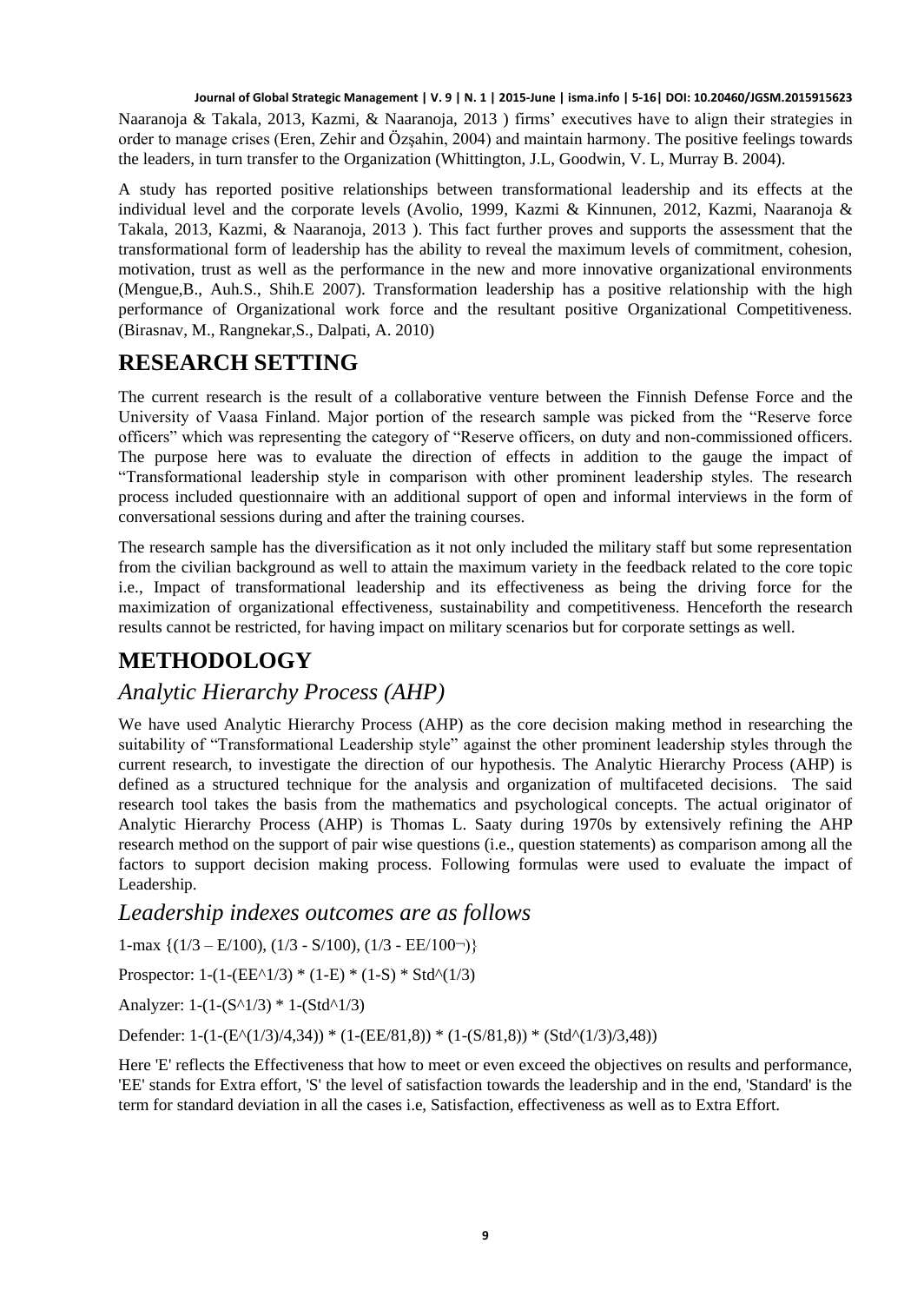### **Journal of Global Strategic Management | V. 9 | N. 1 | 2015-June | isma.info | 5-16| DOI: 10.20460/JGSM.2015915623** *Transformational Leadership Index*

LI= DL (1/max {PL, CL)}. (1- (1/4 – max {IC, IM, IS, BT})

Here, the formula is to calculate leadership index, DL stands for deep leadership, PL and CL reflects passive and controlling leadership respectively. IC is to reflect individualized considerations; IM is for inspirational motivation, IS is for intellectual stimulation, while BT building the trust.

# *Research Tools – (Questionnaire)*

The questionnaire was designed and used to follow the AHP logic by providing pair of contrasting choice statements to choose from to strengthen a clear cut relationship with the manufacturing decision making and to convert the qualitative objectives in quantitative values (Saaty 1982). The picked choices reflect the priorities by the research population and helped in evaluating the strategic decision making process. Consequently, the synthesizing of these judgments will yield a set of overall priorities for the hierarchy. The research strategy used was to provide measurements of leadership profiles through participants responses in two phases, to evaluate the impact of trainings through time gap between the testing sessions (i.e., Just Now and then later).

The properties used in the current research process are as follows:

- i. Accurate measurement of exposure level of three different leadership and management styles (a-Passive, Controlling or Transformational),
- ii. Measurement of expectation's direction with regards to the impact of Transformational leadership,
- iii. The level of change in group's overall performance through their participant's actions or response level.

Here, ICR was used as correctional tool to ensure the validity of answers and feedback while chalking out the final results. Due to the imbalance or exaggerated ICR, the respondents can even be asked to recheck or reattempt their answers accordingly as part of research validation process.

We followed the Sand Cone model for the current research, keeping in view its suitability and adaptability with regards to organizational strategic operations management (Takala, Leskinen, Sivusuo, Hirvela, & Kekale, 2006, Kazmi, & Naaranoja, 2015). The Sand cone model is a research tool while unearthing areas related to organizational manufacturing performance levels. Here it's pertinent to mention that there are success factors to focus on (i.e., Quality, delivery performance, flexibility and cost effectiveness) for any organization or corporate group to succeed and take the competitive edge over the competitors. Hence, it should be well regarded that there is no guarantee of quantitative (financial) success for any corporate concern unless there is qualitative skill capability enhancement to initiate from.

We used SENSE AND RESPOND QUESTIONNAIRE to evaluate the research expectations

- i. Accurate measurement of exposure or expectation level of three different leadership and management styles (i.e., Transformational, Passive or, Controlling).
- ii. What is the "Level of Expectation" with regards to various management styles introduced (i.e., Based on exposure through training courses/ sessions): Attribute in a scale of 1-10.
- iii. Measurement of experiences with regards to the impact of "Transformational leadership" in relation with other management styles (Passive & Controlling Management styles).
- iv. What is the "Level of Experiences" in comparison with other management style choices: experiences for an attribute in a scale of 1-10

Direction of Development with regards to the level of change in groups overall performance level (through their participant's actions or response level).What is the "Level of Direction of development" compared with the situation spanning over 1-4 years, during leadership training courses and training sessions, before as well with the Competitors (e.g., Passive and Controlling Management styles).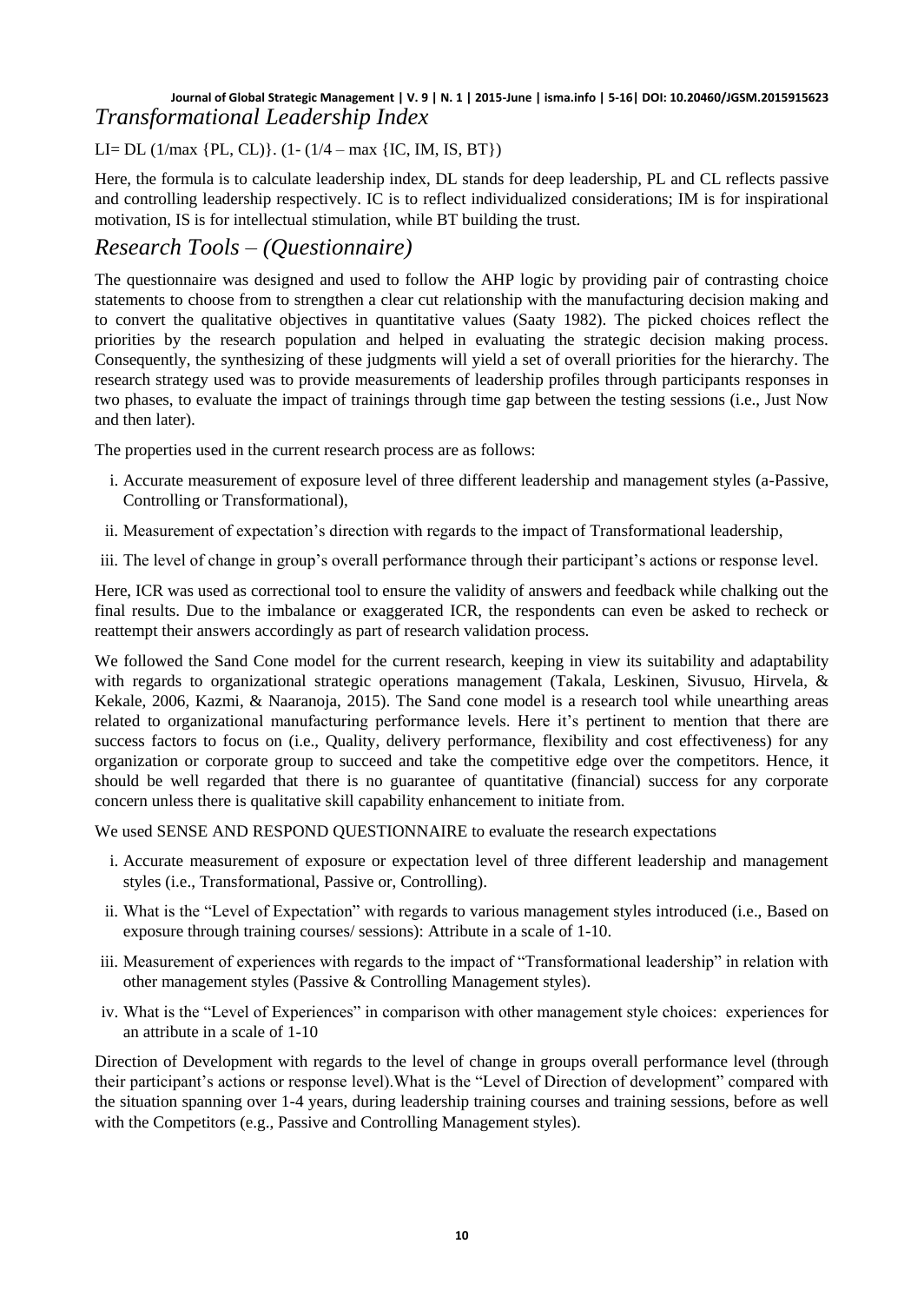### **Journal of Global Strategic Management | V. 9 | N. 1 | 2015-June | isma.info | 5-16| DOI: 10.20460/JGSM.2015915623** *Hypothesis formulations*

The case study attempted to test the following hypotheses:

- "Transformational leadership style is most effective as compared to the two Passive Management and Controlling Management styles.
- "Transformational Leadership" is more popular choice for the group members in comparison with the two Passive Management and Controlling Management.
- "Transformational leadership" inculcates a desire for achieving "greater level of group performance" in comparison with the two Passive Management and Controlling Management.

### *Study Sample*

In the current study, the sample size was more than 100 participants and the training process took the form of longitudinal study in five training courses (i.e., Tk2, Tk3, Tk4 Sojo5 and Sojo6) in two sessions each to evaluate the now and then effect for comparative analysis. The group of participants was highly diversified having the mix background of Officers from the Forces and the professional business environment.

# **RESULTS**

To evaluate the effect of the Management styles on the subjects, the questionnaires were formed in a way that they had the potential to bring out the appropriate management style's appeal. The research questionnaire, used in the case study, had the elements of the three management styles:

- A. Passive Management,
- B. Controlling Management,
- C. Transformational Leadership Style of Management.

Responses of the participants showed maximum appeal and responsiveness towards "Deep Leadership style" at the first place, the second place for "Passive Management" and lowest appeal for "Controlling Management" in both of the phases through almost all the courses. The response trend is shown in the following figure and dully supported by a graphic representation:

### **Table 1- Showing the mean averages of the respondents' scores and resultant trends**

| Management Styles test results<br>for the Categories of<br>Prospectors, Analyzers &<br><b>Defenders</b> |                           | <b>Training Sessions scores</b><br>(Combined medians score reference through %ages) |       |       |       |       | <b>Trent and Category</b>        |  |
|---------------------------------------------------------------------------------------------------------|---------------------------|-------------------------------------------------------------------------------------|-------|-------|-------|-------|----------------------------------|--|
|                                                                                                         | <b>Transf. Leadership</b> | 75.27                                                                               | 70.55 | 66.14 | 66.47 | 66.68 | <b>Most popular/ Prospectors</b> |  |
| 2                                                                                                       | Passive Mgt.              | 14.24                                                                               | 16    | 23.61 | 19.56 | 19.74 | Manageable / Analyzers           |  |
|                                                                                                         | Controlling Mgt.          | 9.54                                                                                | 13.46 | 10.25 | 13.97 | 13.58 | Least favored/ defenders         |  |

The above table reflects the high scores, on the basis of the group participants´ responses showing the lead of Prospectors group as the representatives of `Transformational Leadership' in comparison to the low scores attained by the representatives of Passive Management and Controlling Managements Styles (i.e., Analyzers and Defenders).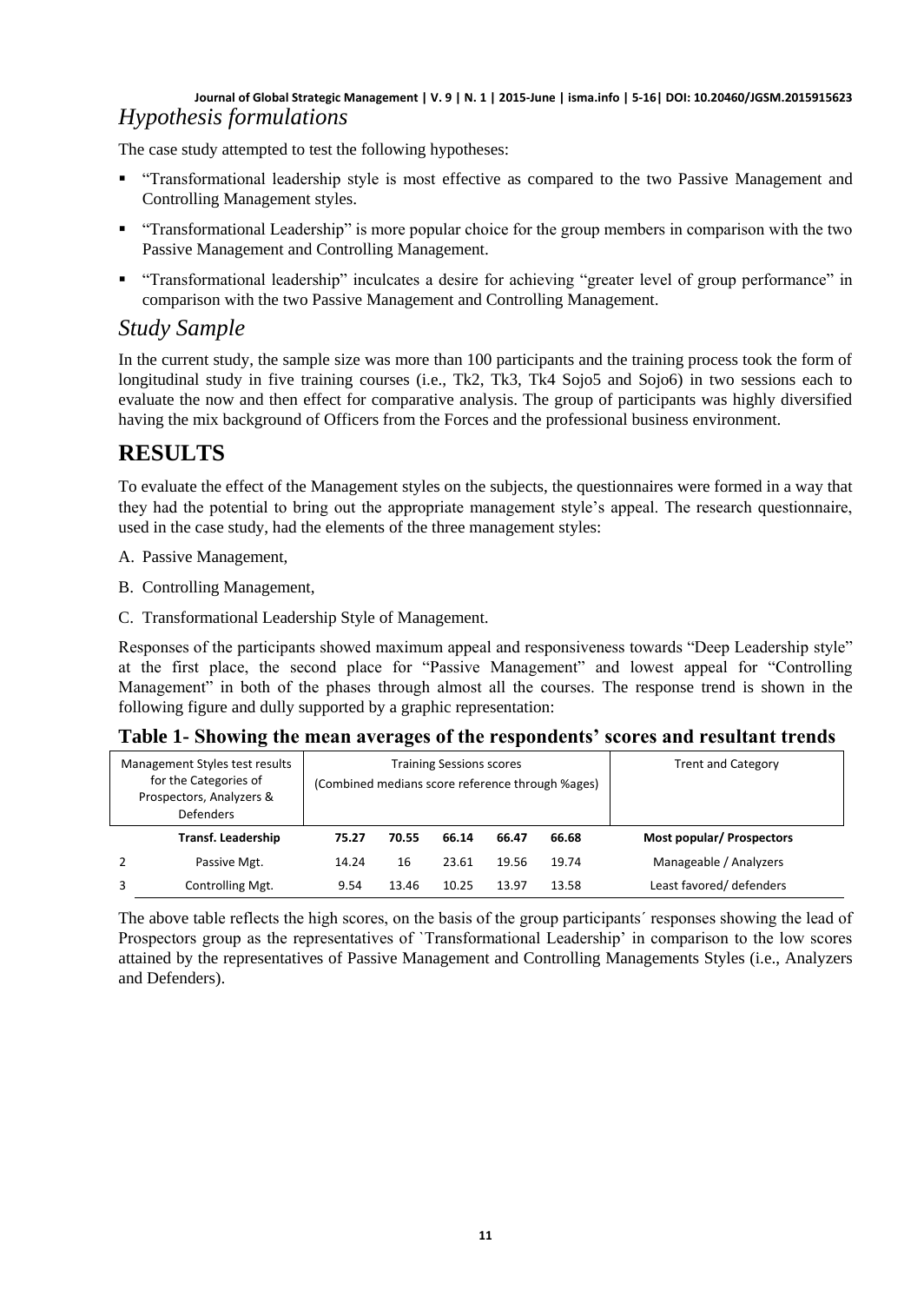|                      | Management styles' popularity and effectiveness index. |       |       |                   |       |  |  |  |
|----------------------|--------------------------------------------------------|-------|-------|-------------------|-------|--|--|--|
| centages<br>80<br>60 |                                                        |       |       |                   |       |  |  |  |
| 40<br>20<br>ěr       |                                                        |       |       |                   |       |  |  |  |
| 0                    | Tk <sub>2</sub>                                        | TK3   | TK4   | Sojo <sub>5</sub> | Sojo6 |  |  |  |
| Transf. Style        | 75,27                                                  | 70,55 | 66,14 | 66,47             | 66,68 |  |  |  |
| Passive Mgt.         | 14,24                                                  | 16    | 23,61 | 19,56             | 19,74 |  |  |  |
| Controlling Mgt.     | 9,54                                                   | 13,46 | 10,25 | 13,97             | 13,58 |  |  |  |

# **(Fig 3: Graphic representation of the management styles' popularity, and effectiveness index)**

The above graphic representation reveals the high scores by the Transformational Leadership in comparison with the Passive Management and Controlling Managements Styles (i.e., Analyzers and Defenders) in various leadership training courses i.e., .Tk2, Tk3, Tk4, Sojo5 and Sojo6.

# **CONCLUSION AND MANAGERIAL IMPLICATIONS**

Our current research study has a threefold process of hypothetical exploration focused at the following dimensions:

- To unearth the fact if transformational leadership is the most suitable than the rest of the leadership styles being used by the management experts in the corporate world to gain the follower's attention,
- To find out if Transformational Leadership is a most prominent and popular choice to enforce the group members to be attracted and perform effectively,
- To try to prove if Transformational leadership is a source of greater level of group or organizational effective performance.

Hence, the current research exercise once again established the following facts:

Transformational leadership style is one of the most effective ways to lead the group with the following benefits that most of the other leadership styles lack at one or the other point of times:

- Lead and groom the followers in the process instead of imposing the leadership role on others,
- Share the emotional as well practical aspects of the group member's needs,
- Most favored and potent style of management,
- Source of incorporating the sense of self confidence, innovativeness, affiliation and trust among the group members,
- Last longer and create stronger bonds of group cohesiveness.

Therefore, the scores achieved by the Prospectors group, which is the representative of Transformational leadership styles effective agent showed the high percentages i.e., 75.25%, 70.55%, 66.14%, 66.47% and 66.68% in TK2,TK3, TK4, Sojo5, Sojo6 respectively while the Controlling Management as well as Passive Management style has shown low scores reflecting poor and rare interest by the group participants. The ever supportive Transformational leadership style emphasizes immensely the facilitation of individualized consideration for their followers or the work team member's needs. Such tendency of the said leadership style tempt them to establish and introduce best employee supportive and capacity building to further empower and motivate their followers or the team mates. Transformational leadership style management focuses more on the individual as well as the personal differences in needs assessment and its growth to ultimately provide the required recourses to enhance the work levels of its followers while proceeding towards the achievement of their set goals and targets (Dvir.T., Eden .D., Avolio B. J. and Shamir. B 2002).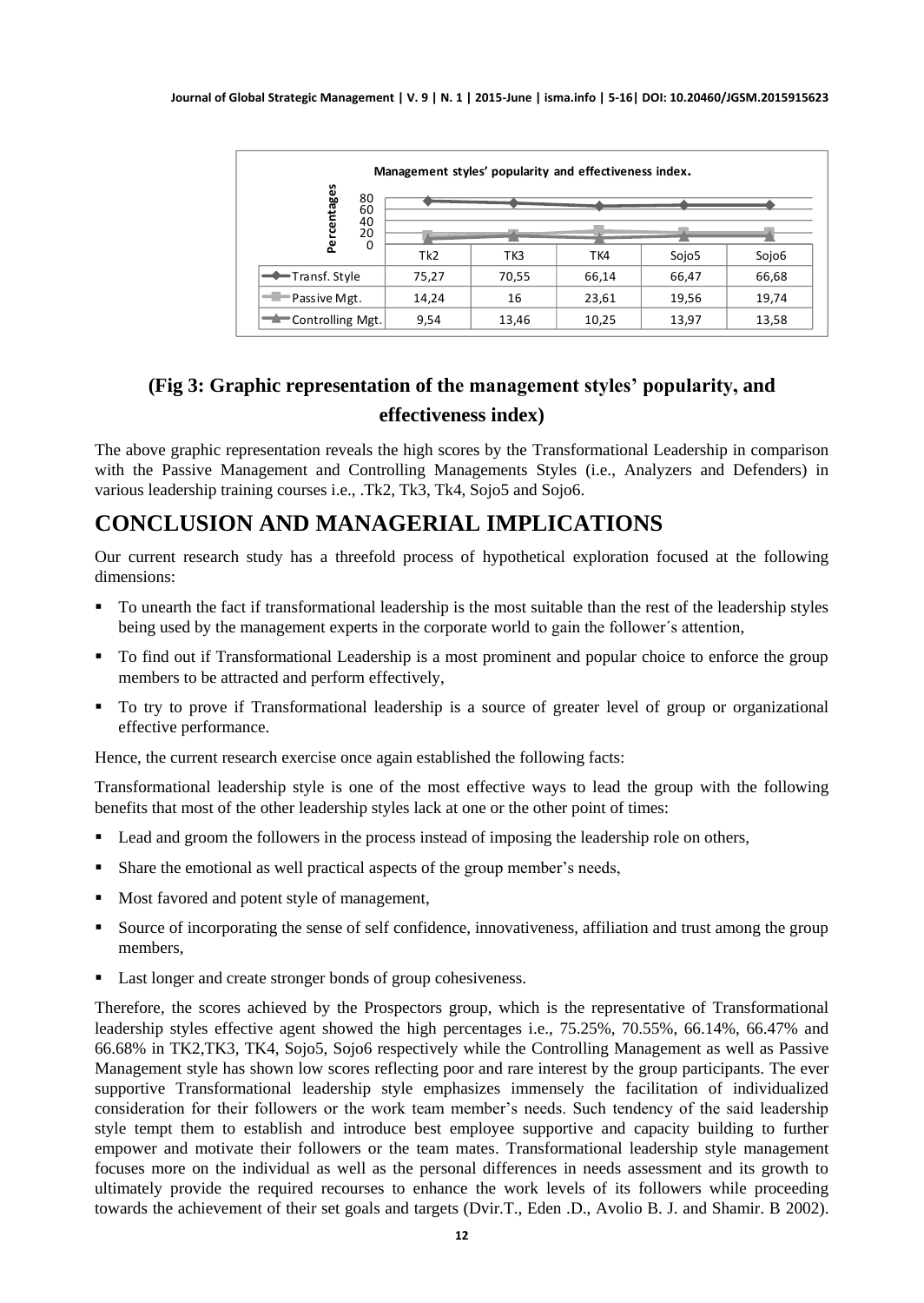In the light of the above behavioral display by the transformational leadership style, the organizational employees in return not only appreciate their leadership but feel a strong affiliation with that. This further provides opportunities for decision latitude, challenges, responsibility as well as impact, and selfdetermination. Hence, the followers are more prone to respond through their behaviors of reciprocation, extensive level of commitment towards their organizations (Wayne, Liden, & Sparrowe, 2000).

*Transactional Leadership Style's (Representation of Controlling and passive Managements) Model through a flow chart*



**(Fig. 4 Transactional Leadership Style's Model through a flow chart (Kazmi&Takala, 2012)**

The above model represents the flow of stepwise action process, when an organization is headed by a leadership having the qualities of "Transactional leadership" style management or in other words, "Passive or Controlling style of Management". Our research proved that such styles can be regarded as "good" in a shorter run, to achieve certain organizational goals with having all the focus on task completion in a given style. This style does not promote innovative decision making, extra effort and sense of belongingness for the team members towards the goal, succession planning (i.e., developing new leaders) or the additional level of creativity, which are all the sources of greater level of organization performance and organizational competitiveness. The additional result of this management style is that the group collapses as soon as the action finishes either in the form of accomplishment or the failure.

### *Transformational Leadership Model through a flow chart*



**(Fig. 5 Transformational Leadership Model through a flow chart (Kazmi & Takala, 2012)**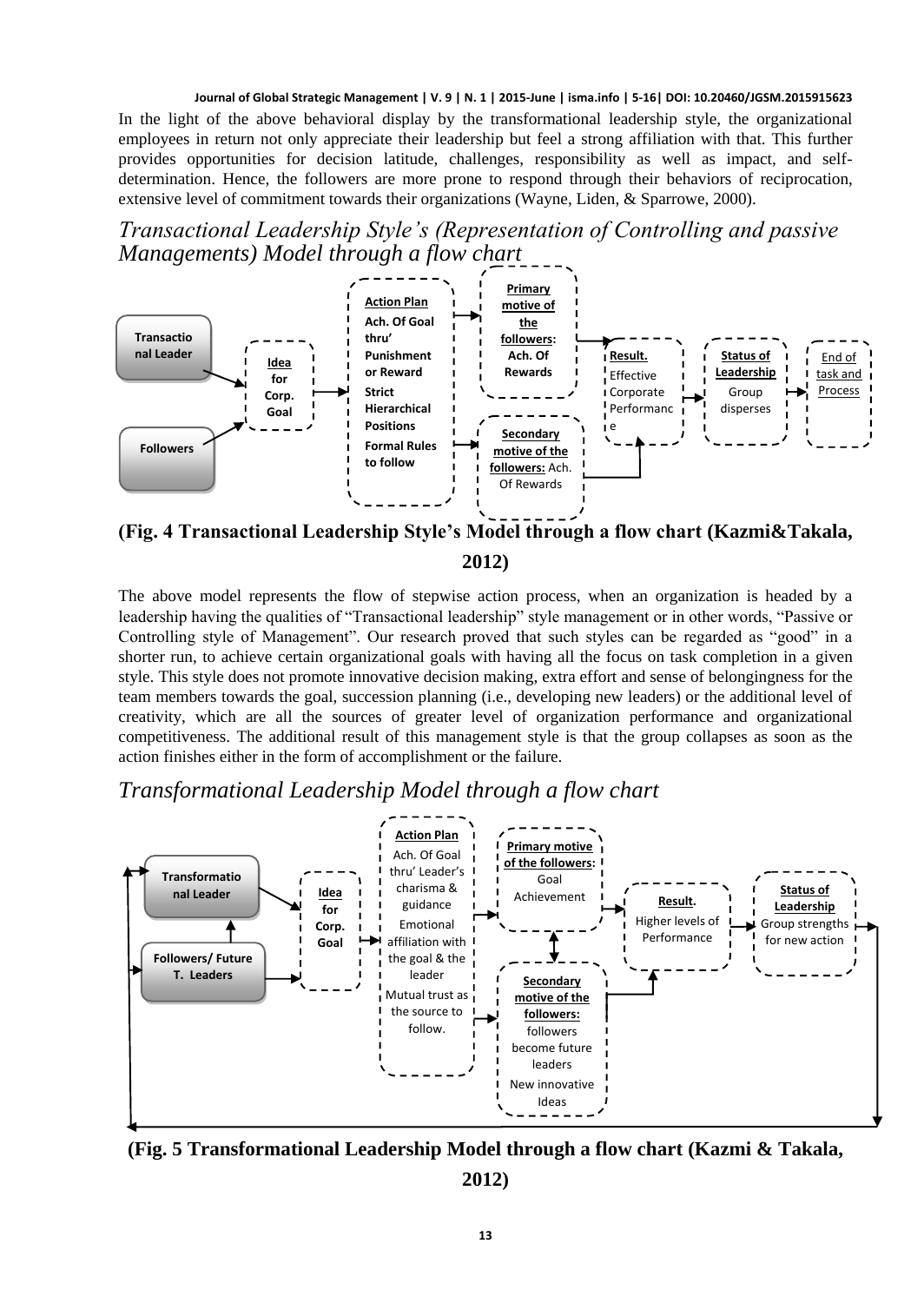The figure.5 is a representation of what we have achieved to justify. One of our main research purposes was to find out that why transformational leadership style has an edge over the rest of the prominent leadership styles being used in the organizational settings. A thorough look on our research model provides the following factual basis:

The group members work for the achievement of the greater level of performances by being emotionally attached to the organizational goal as well as their leader,

- The group shows the sense of trust, affiliation, innovativeness, creativity and strong desire to work extra than the expected levels,
- The leader leads less but supports and grooms his or her team more,
- Group members develop a tendency to stay connected even after the achievement of goal.
- The chances remain for the recycling of activity loop by the same leader or through some of his or her follower, being transformed as leader.

All the other leadership styles do have many advantages and can result in showing better results on different situations while the transformational leadership has proved itself as a safe, reliable and dependable choice for almost every organizational setting and under any condition for the achievement of greater levels of performance, effectiveness and competitive edge over the competitors. Henceforth, we can confidently say that the "Hypotheses" we had established earlier are positivity proved.

Transformational leadership style is a style which is more than an ordinary leadership model by having the caliber to make and transform others as leaders instead of physically taking the driver's seat. This management style got the strongest percentages among the group members. It is a "King Maker" myth. If we try to explain this leadership style further, we can conclude that it rests at the level of "Self Actualization" of Maslow's Hierarchy as compare to the other leadership styles, resting at the different levels of the said Hierarchy.

Since, our research was based on the strong analytical Models, large sample size (i.e., of more than 100 participants), through Multilevel research testing procedure, in addition to the fact that the participants belonged to different professional background (i.e., Defense as well as civilian) therefore, our strategy can be a suitable basis for the organizational leaders and the corporate managers to take guidance and advantage from as a Model.

### *Future research avenues*

The subject research holds the potential to open avenues for further research and testing in the following fields:

- a) To find out the effects of the individual differences on the Corporate management operations or the leadership styles to take corporate advantage from,
- b) To try and investigate the selection of the best fit of leadership style in accordance with the organizational needs and the work style of the organizational teams, to take the maximum corporate advantage.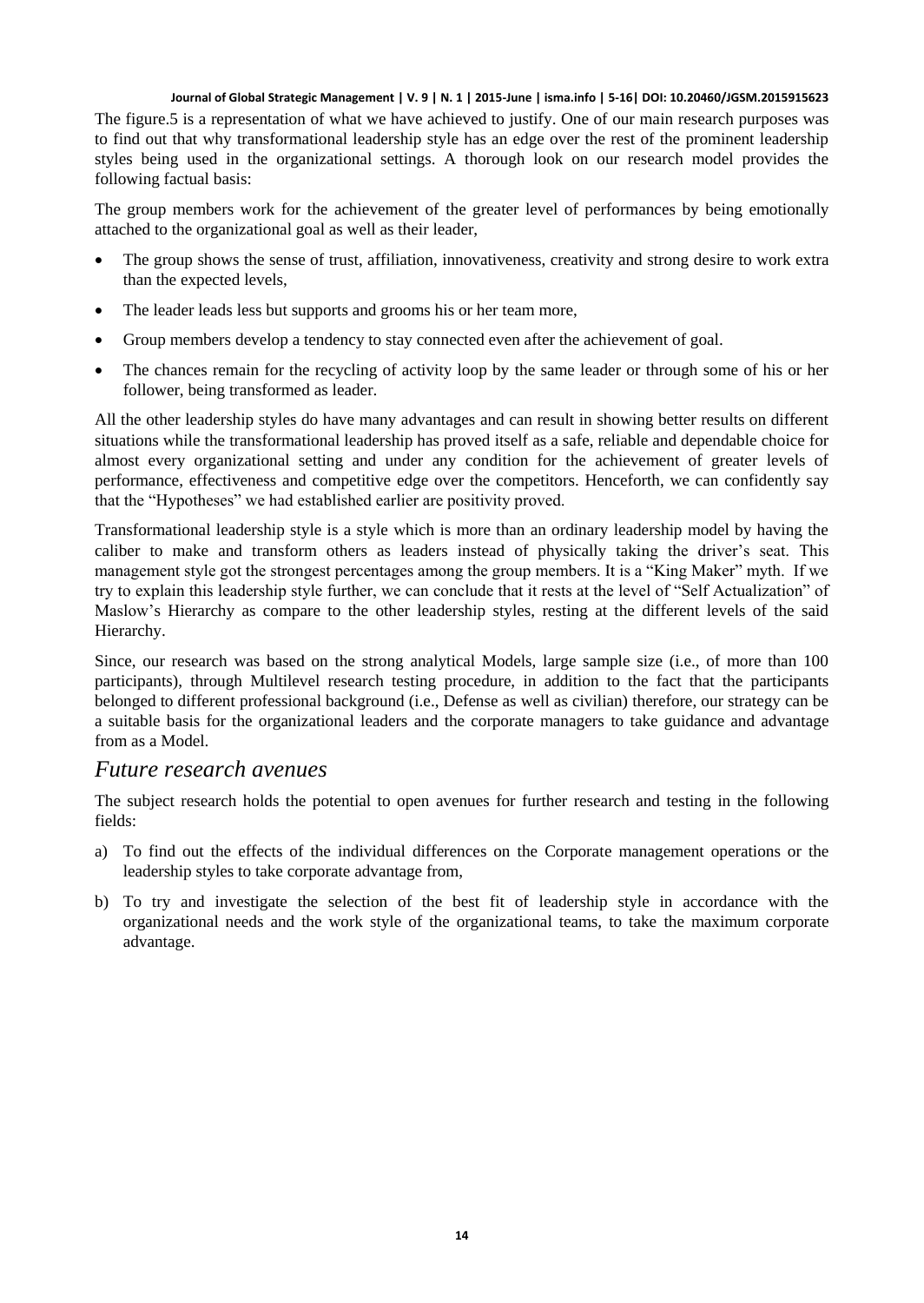### **REFERENCES**

Antonakis, J., Cianciolo, A. T., & Sternberg, R. J. (Eds.). (2004).The nature of leadership. Thousand Oaks, CA: Sage.

Avolio, B. J. (1999) Full leadership development, building the vital forces in the Organizations: Thousand Oaks, C.A.: sage.

Blake, R. R. and Mouton, J. S. (1964, 1978) The Managerial Grid, Houston TX.: Gulf.

Bass, B, M. and Avolio B,J. (1993) Transformational leadership : A response to critiques. In M.M. Chemers & A R Ayman (Eds) , Leadership theory & research perspectives and directions (p.p. 49-80) Sandiego, CA: Academic press.

Bass, B. M. (1985). Leadership and performance beyond expectations. New York: Free Press.

Birasnav, M., Rangnekar,S., Dalpati, A. (2010) Transformational leadership, interim leadership and employee human capital benefits: an empirical Study. Elseveir, Science direct (2010) Procedia Social and behavioral Sciences 5 (2010) pp. 1037- 1042.

Burns J. M (1978) Leadership. Newyork. Harper & Row.

Dvir, T., Eden D., Avolio B. J. and Shamir,B. (2002). Impact of transformational leadership on followers development and performance. A field experiment. Academy of Management journal, 45 (4), pp. 735 – 744.

Eren, E., Zehir, C. and Özşahin, M., (2004), Change management effectiveness during the crises: Benchmarking industries and firms in terms of change management applications and firm performance, GBATA – Global Business and Technology Association, International Conference, Cape Town, South Africa.

Fiedler, E. (1964): A Contingency Model of Leadership Effectiveness; Journal for Advances in Experimental Social Psychology, Academic Press 1, 12, 149-190

Grint, Keith (1997). Fuzzy management, contemporary ideas and practices at work. Oxford University Press.

Hersey, P. and Blanchard, K. H. (1977) The Management of Organizational Behavior 3e, Upper Saddle River N. J.: Prentice Hall.

Kazmi,A., Takala,J. (2012). Entrenching Strategic Competitive Advantage through Transformational Leadership! . 3rd International Conference on Industrial Engineering and Operations Management. Istanbul, Turkey. pp. 2517-2526.

Kazmi,A., Takala,J. (2012). `Individual Differences` in work force substantiate greater levels of Operational responsiveness through Transformational Leadership. International Conference on Business Strategy and Organizational Behaviour (BizStrategy). Bali, Indonesia. pp. 50-55.

Kazmi,A., Kinnunen,T. (2012). Deep Leadership Coaching Effectiveness`, in a Corporate

Scenario, Constitutes Proactive Leadership Solution for `Optimal Team Formation. *European Journal of Social Sciences*. 31 (2), pp. 166-189. ISSN 1450-2267.

Kazmi, A., Takala, J. (2011), `Aiming for effective Industrial Operational Management through Transformational Leadership - Quest for the best fit as an Optimal Team!`)", in proceedings of the 10th International Conference of the Academy of HRD (Asia Chapter) , held on December 3-6, 2011 in Kuala Lumpur, Malaysia. ISBN: 978-967-960312-5.

Kazmi, A, Naaranoja, M, Takala, J (2013). "Diverse Workforce Supported Through `Transformational leadership` ensures higher operational responsiveness ",*Gstf- Global Business Review,*2(4). PP 72-80

Kazmi, S. A., & Naaranoja, M. (2013). Connecting Individual Differences in Workforce to Organizational Creativity through Transformational Leadership for Corporate Transformational Effectiveness. Open Journal of Leadership. (2)4, 73-77. Doi: 10.4236/ojl.2013.24010.